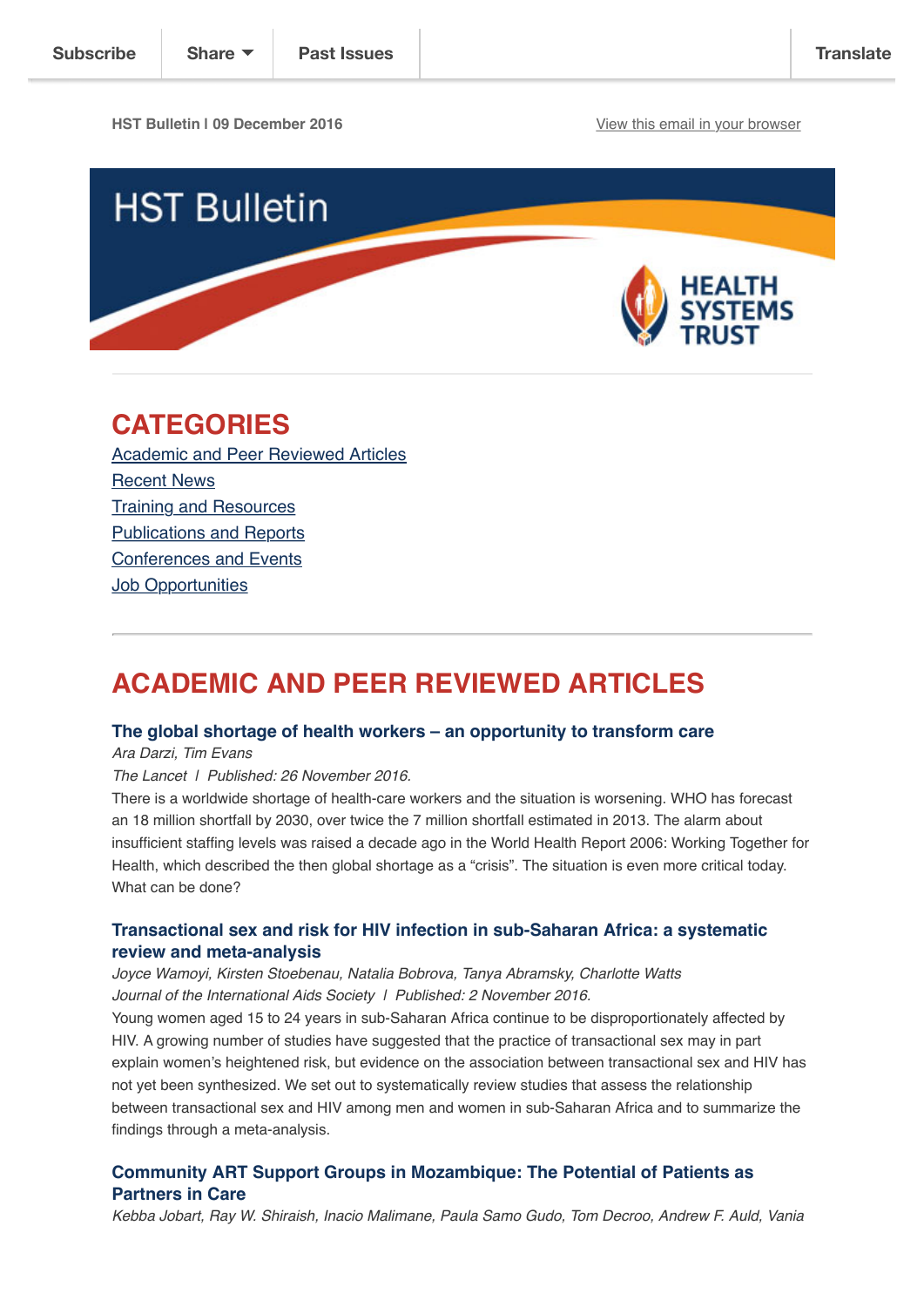#### *Macome, Aleny Couto*

*PlosOne | Published: 1 December 2016.*

High rates of attrition are stymying Mozambique's national HIV Program's efforts to achieve 80% treatment coverage. In response, Mozambique implemented a national pilot of Community Adherence and Support Groups (CASG). CASG is a model in which antiretroviral therapy (ART) patients form groups of up to six patients. On a rotating basis one CASG group member collects ART medications at the health facility for all group members, and distributes those medications to the other members in the community. Patients also visit their health facility bi-annually to receive clinical services.

# **[Patient-Reported Barriers to Adherence to Antiretroviral Therapy: A Systematic](http://journals.plos.org/plosone/article?id=10.1371/journal.pone.0166444) Review and Meta-Analysis**

*Zara Shubber, Edward J. Mills, Jean B. Nachega, Rachel Vreeman, Marcelo Freitas, Peter Bock, Sabin Nsanzimana, Martina Penazzato, et al*

*PlosOne | Published: 29 November 2016.*

Maintaining high levels of adherence to antiretroviral therapy (ART) is a challenge across settings and populations. Understanding the relative importance of different barriers to adherence will help inform the targeting of different interventions and future research priorities.

# **[Cost-Effectiveness of Community-Based TB/HIV Screening and Linkage to Care in](http://journals.plos.org/plosone/article?id=10.1371/journal.pone.0165614) Rural South Africa**

*Jennifer A. Gilbert, Sheela V. Shenoi, Anthony P. Moll, Gerald H. Friedland, A. David Paltiel, Alison P. Galvani*

#### *PlosOne | Published: 1 December 2016.*

South Africa has one of the highest burdens of TB worldwide, driven by the country's widespread prevalence of HIV, and further complicated by drug resistance. Active case finding within the community, particularly in rural areas where healthcare access is limited, can significantly improve diagnosis and treatment coverage in high-incidence settings. We evaluated the potential health and economic consequences of implementing community-based TB/HIV screening and linkage to care.

## **[Assessment of the World Health Organization's HIV Drug Resistance Early Warning](http://journals.plos.org/plosone/article?id=10.1371/journal.pone.0166649) Indicators in Main and Decentralized Outreach Antiretroviral Therapy Sites in Namibia**

*Nicholus Mutenda, Alexandra Bukowski, Anne-Marie Nitschke, Tuli Nakanyala, Ndapewa Hamunime, Tadesse Mekonen, Francina Tjituka, Greatjoy Mazibuko, et al*

*PlosOne | Published: 1 December 2016.*

The World Health Organization (WHO) early warning indicators (EWIs) of HIV drug resistance (HIVDR) assess factors at individual ART sites that are known to create situations favourable to the emergence of HIVDR. In 2014, the Namibia HIV care and treatment program abstracted the following adult and pediatric EWIs from all public ART sites (50 main sites and 143 outreach sites): on-time pill pick-up, retention in care, pharmacy stock-outs, dispensing practices, and viral load suppression.

#### **[Sex-specific maps of HIV epidemics in sub-Saharan Africa](http://www.thelancet.com/journals/laninf/article/PIIS1473-3099(16)30451-0/fulltext)**

#### *Justin T Okano, Sally Blower*

#### *The Lancet | Published: December 2016.*

Recently the Joint UN Programme on HIV/AIDS (UNAIDS), the President's Emergency Plan For AIDS Relief (PEPFAR), and WHO expressed interest in using geographical targeting strategies when implementing interventions for reducing HIV transmission in sub-Saharan Africa. If geographical targeting is used, a disproportionate amount of the resources that are available for prevention will be allocated to geographical locations where HIV prevalence is substantially higher than average. Mathematical models have shown that using geographical targeting to allocate limited resources would, under certain assumptions, be a cost-effective strategy for controlling HIV epidemics in sub-Saharan Africa.

# **[Digital Pharmacovigilance and Disease Surveillance: Combining Traditional and Big-](http://jid.oxfordjournals.org/content/214/suppl_4/S399.full)Data Systems for Better Public Health**

*Marcel Salathé*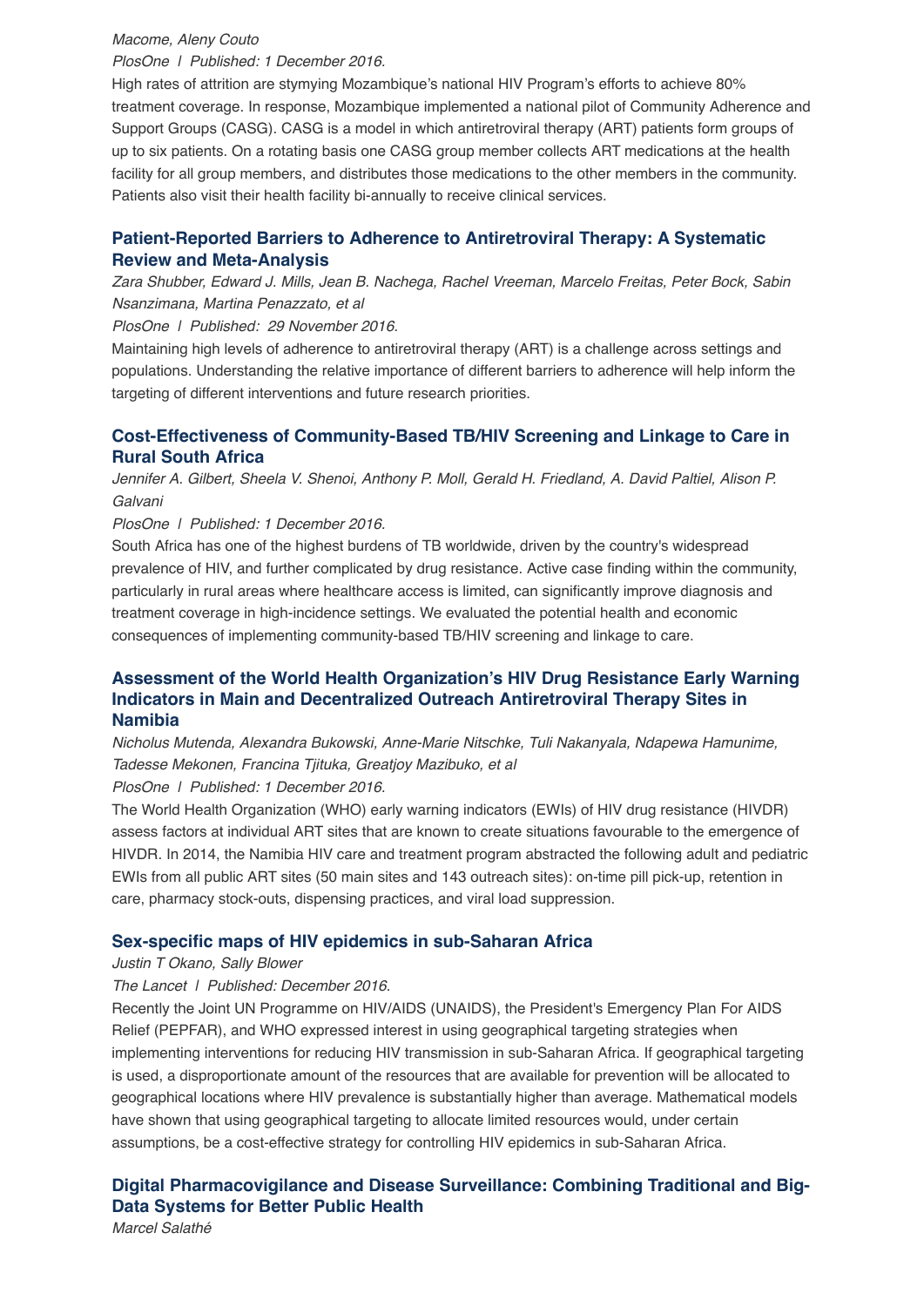#### *The Journal of Infectious Diseases | Published: 7 December 2016.*

The digital revolution has contributed to very large data sets (ie, big data) relevant for public health. The two major data sources are electronic health records from traditional health systems and patientgenerated data. As the two data sources have complementary strengths—high veracity in the data from traditional sources and high velocity and variety in patient-generated data—they can be combined to build more-robust public health systems. However, they also have unique challenges.

#### **[Essential medicines for universal health coverage](http://www.thelancet.com/journals/lancet/article/PIIS0140-6736(16)31599-9/fulltext)**

*Dr Veronika J Wirtz, Prof Hans V Hogerzeil, Andrew L Gray, Maryam Bigdeli, Cornelis P de Joncheere, Margaret A Ewen, Martha Gyansa-Lutterodt, Sun Jing, et al*

*The Lancet | Published: 7 November 2016.*

Essential medicines satisfy the priority health-care needs of the population. Essential medicines policies are crucial to promoting health and achieving sustainable development. Sustainable Development Goal 3.8 specifically mentions the importance of "access to safe, effective, quality and affordable essential medicines and vaccines for all" as a central component of Universal Health Coverage (UHC), and Sustainable Development Goal 3.b emphasises the need to develop medicines to address persistent treatment gaps.

## **[Assistive products and the Sustainable Development Goals \(SDGs\)](http://globalizationandhealth.biomedcentral.com/articles/10.1186/s12992-016-0220-6)**

*Emma Tebbutt, Rebecca Brodmann, Johan Borg, Malcolm MacLachlan, Chapal Khasnabis and Robert Horvath*

Globalization and Health | Published: 29 November 2016.

The Sustainable Development Goals (SDGs) have placed great emphasis on the need for much greater social inclusion, and on making deliberate efforts to reach marginalized groups. People with disabilities are often marginalized through their lack of access to a range of services and opportunities. Assistive products can help people overcome impairments and barriers enabling them to be active, participating and productive members of society. Assistive products are vital for people with disabilities, frailty and chronic illnesses; and for those with mental health problems, and gradual cognitive and physical decline characteristic of aging populations.

**[\(Return to Top\)](http://us14.campaign-archive2.com/?u=72d7614ab973e486252cafb97&id=210a99416b#Top)**

# **RECENT NEWS**

# **[HIV vaccine test hopes for breakthrough in combat against the virus](https://www.theguardian.com/society/2016/nov/27/hiv-vaccine-test-hvtn702-virus-aids-southafrica)**

*The Guardian | 27 November 2016.*

A new vaccine trial in South Africa builds on previous RV144 study to bring in more effective prevention of infection.

## **[What's next for South Africa's experimental HIV vaccine?](http://bhekisisa.org/article/2016-12-02-00-south-africas-experimental-hiv-vaccine-could-be-destined-for-schools)**

*Bhekisisa | 2 December 2016.*

If it works, the world's latest HIV vaccine candidate may make it to market quicker than we think - and become a routine childhood vaccination.

# **[World AIDS Day: SA must fill in the prevention and treatment gaps](http://www.dailymaverick.co.za/article/2016-11-30-world-aids-day-sa-must-fill-in-the-prevention-and-treatment-gaps/#.WEFeiNV97IU)**

#### *Daily Maverick | 30 November 2016.*

December 1 marks another World AIDS Day. Deputy President Cyril Ramaphosa will address the country's commemorative event in Daveyton, Ekurhuleni. There are even hopes that South Africa will be at the forefront of creating a vaccine. But more needs to be done to address immediate challenges in the health system.

## **[Test and treat project going well](http://www.iol.co.za/news/test-and-treat-project-going-well-7094546)**

*IOL | 4 December 2016.* It has been three months since South Africa adopted the universal Test and Treat guidelines by the World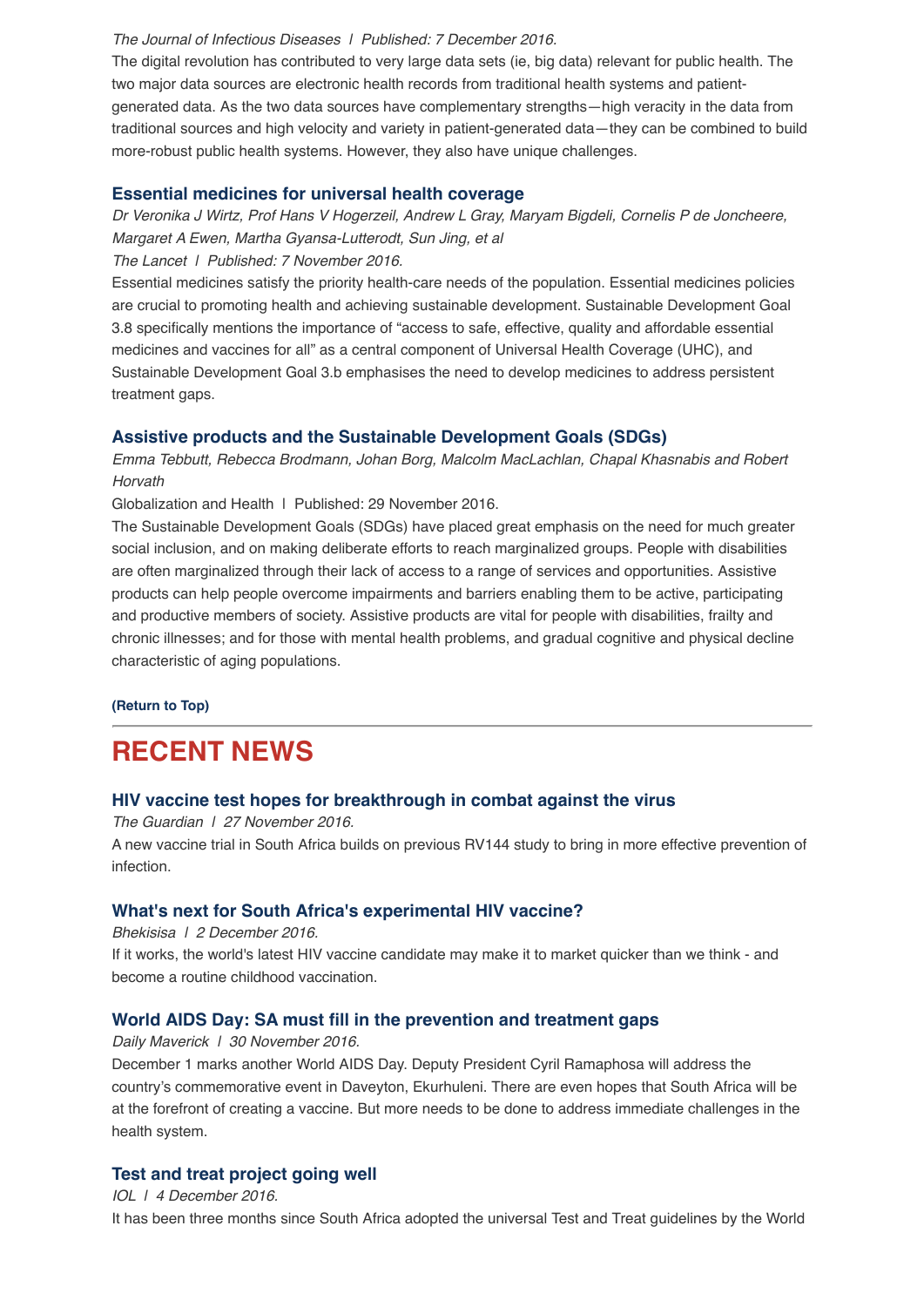Health Organisation, which says that all people living with HIV should take antiretroviral treatment regardless of their CD4 count.

# **[Will South Africa reach its 90-90-90 HIV targets?](http://bhekisisa.org/article/2016-11-30-will-south-africa-reach-its-90-90-90-hiv-targets)**

*Bhekisisa | 30 November 2016.*

The country has made progress with its plans to prevent, treat and monitor HIV but still has a long way to go.

## **[Male circumcision in Uganda will only improve if local beliefs are considered](https://theconversation.com/male-circumcision-in-uganda-will-only-improve-if-local-beliefs-are-considered-69270)**

*The Conversation | 4 December 2016*.

For the past 10 years voluntary medical male circumcision has been recommended as a way of reducing female-to-male transmission of HIV. Estimates show that it could reduce infections by 60%. Several sub-Saharan African countries with high rates of HIV prevalence but low rates of male circumcision have rolled out the procedure as part of their HIV prevention initiatives.

## **[Trump's shadow looms over HIV/AIDS funds](https://www.businesslive.co.za/bd/national/health/2016-12-06-trumps-shadow-looms-over-hivaids-funds/)**

#### *BDLive | 6 December 2016.*

Multibillion-rand funding to SA from the US government's flagship HIV/AIDS programme hangs in the balance as Washington prepares to usher in a new administration.

## **[\(Return to Top\)](http://us14.campaign-archive2.com/?u=72d7614ab973e486252cafb97&id=210a99416b#Top)**

# **TRAINING AND RESOURCES**

# **[Guidelines on HIV self-testing and partner notification: Supplement to consolidated](http://www.who.int/hiv/pub/vct/hiv-self-testing-guidelines/en/) guidelines on HIV testing services**

*WHO | Published: December 2016.*

Since the release of the consolidated guidelines in 2015, new evidence has emerged. Consequently, in an effort to further support countries, programme managers, health workers and other stakeholders seeking to achieve national and international HIV goals, this 2016 update issues new recommendations and additional guidance on HIV self-testing (HIVST) and assisted HIV partner notification services.

#### **[\(Return to Top\)](http://us14.campaign-archive2.com/?u=72d7614ab973e486252cafb97&id=210a99416b#Top)**

# **PUBLICATIONS AND REPORTS**

# **[The Second National Burden of Disease Study for South Africa: Cause of death](http://www.mrc.ac.za/bod/SouthAfrica2012.pdf) profile Report, 1997 – 2012**

#### *SAMRC | Published: 2016.*

This report provides estimates of premature mortality, using the age of death to calculate the years of life that have been lost. The profile of causes based on this metric provides each province with information about the conditions that need to be targeted with health promotion and disease prevention initiatives.

# **[South African Tuberculosis Drug Resistance Survey 2012 – 2014](http://www.nicd.ac.za/assets/files/K-12750%20NICD%20National%20Survey%20Report_Dev_V11-LR.pdf)**

*National Institute for Communicable Diseases | Published: July 2016.*

The South African Tuberculosis Drug-Resistant Survey (DRS) 2012-14 sought to determine the prevalence of multidrug-resistant TB (MDRTB) and other TB drug resistance in South Africa, enrolling participants from 442 randomly selected facilities in all nine provinces of the country.

# **[Marketing of breast-milk substitutes: national implementation of the international](http://www.hst.org.za/publications/marketing-breast-milk-substitutes-national-implementation-international-code-status-rep) code: status report 2016**

#### *WHO | Published: 2016.*

This report provides updated information on the status of implementing the International Code of Marketing of Breast-milk Substitutes and subsequent relevant World Health Assembly resolutions ("the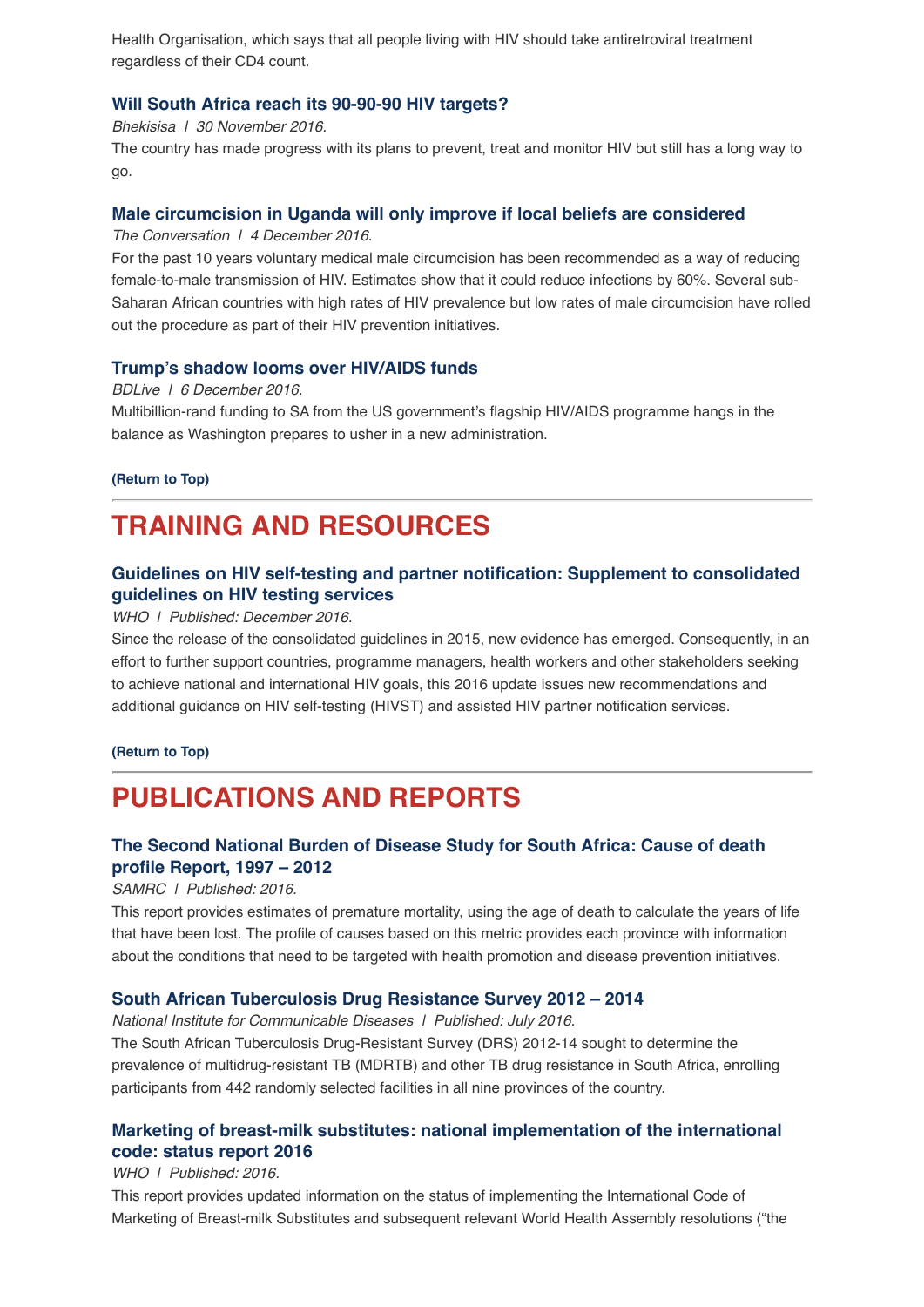Code") in and by countries. It presents the legal status of the Code, including - where such information is available - to what extent Code provisions have been incorporated in national legal measures. The report also provides information on the efforts made by countries to monitor and enforce the Code through the establishment of formal mechanisms. Its findings and subsequent recommendations aim to improve the understanding of how countries are implementing the Code, what challenges they face in doing so, and where the focus must be on further efforts to assist them in more effective Code implementation.

# **[The U.S Dreams Report: Breaking Barriers to HIV Prevention for Adolescent Girls](http://www.genderhealth.org/files/uploads/change/publications/CHANGE_Dreams_Report_Updated.pdf) and Young Women**

#### *Centre for Health and Gender Equity | Published: 30 November 2016.*

The Center for Health and Gender Equity (CHANGE) reports on the implementation of the new PEPFAR DREAMS Partnership, which aims to reduce the number of adolescent girls and young women (AGYW) in sub-Saharan Africa disproportionately affected by HIV. This report contains program insights from South Africa and Kenya, specifically around HIV prevention, civil society engagement, and addressing specific needs of AGYW.

#### **[South African Child Gauge 2016](http://www.ci.org.za/index.php?option=com_content&view=article&id=1166&Itemid=922)**

*Children's Institute, University of Cape Town | Published: 22 November 2016.*

The South African Child Gauge is the only publication in the country that provides an annual snap-shot of the status of South Africa's children. It is published by the Children's Institute, University of Cape Town, to track South Africa's progress towards realising children's rights. The 2016 issue focuses on the theme of Children and Social Assistance.

#### **[\(Return to Top\)](http://us14.campaign-archive2.com/?u=72d7614ab973e486252cafb97&id=210a99416b#Top)**

# **CONFERENCES AND EVENTS**

#### **[Conference on Retroviruses and Opportunistic Infections \(CROI\)](http://www.croiconference.org/)**

13 February - 19 February 2017 Washington State Convention Centre, Seattle, Washington, USA

#### **[31st International Papillomavirus Conference \(HPV 2017\)](http://hpv2017.org/)**

28 February - 4 March 2017 Cape Town International Convention Centre (CTICC), Cape Town, South Africa

#### **[Building Children's Nursing for Africa Conference](http://www.buildingchildrensnursing.co.za/)**

28 March - 30 March 2017 The River Club, Observatory, Cape Town, South Africa

#### **[\(Return to Top\)](http://us14.campaign-archive2.com/?u=72d7614ab973e486252cafb97&id=210a99416b#Top)**

# **JOB OPPORTUNITIES**

Please click on the job title for more information.

**[Jembi Health Systems: Blood Safety Information System \(BSIS\) Implementer](http://www.ngopulse.org/opportunity/2016/12/02/jembi-health-systems-bsis-implementer)** Closing Date: 9 December 2016

**[mothers2mothers: Monitoring and Evaluation Advisor – Mozambique](http://www.ngopulse.org/opportunity/2016/11/23/mothers2mothers-monitoring-and-evaluation-advisor-mozambique)** Closing Date: 11 December 2016

**[mothers2mothers: Senior Technical Programme Advisor – Mozambique](http://www.ngopulse.org/opportunity/2016/11/23/mothers2mothers)** Closing Date: 11 December 2016